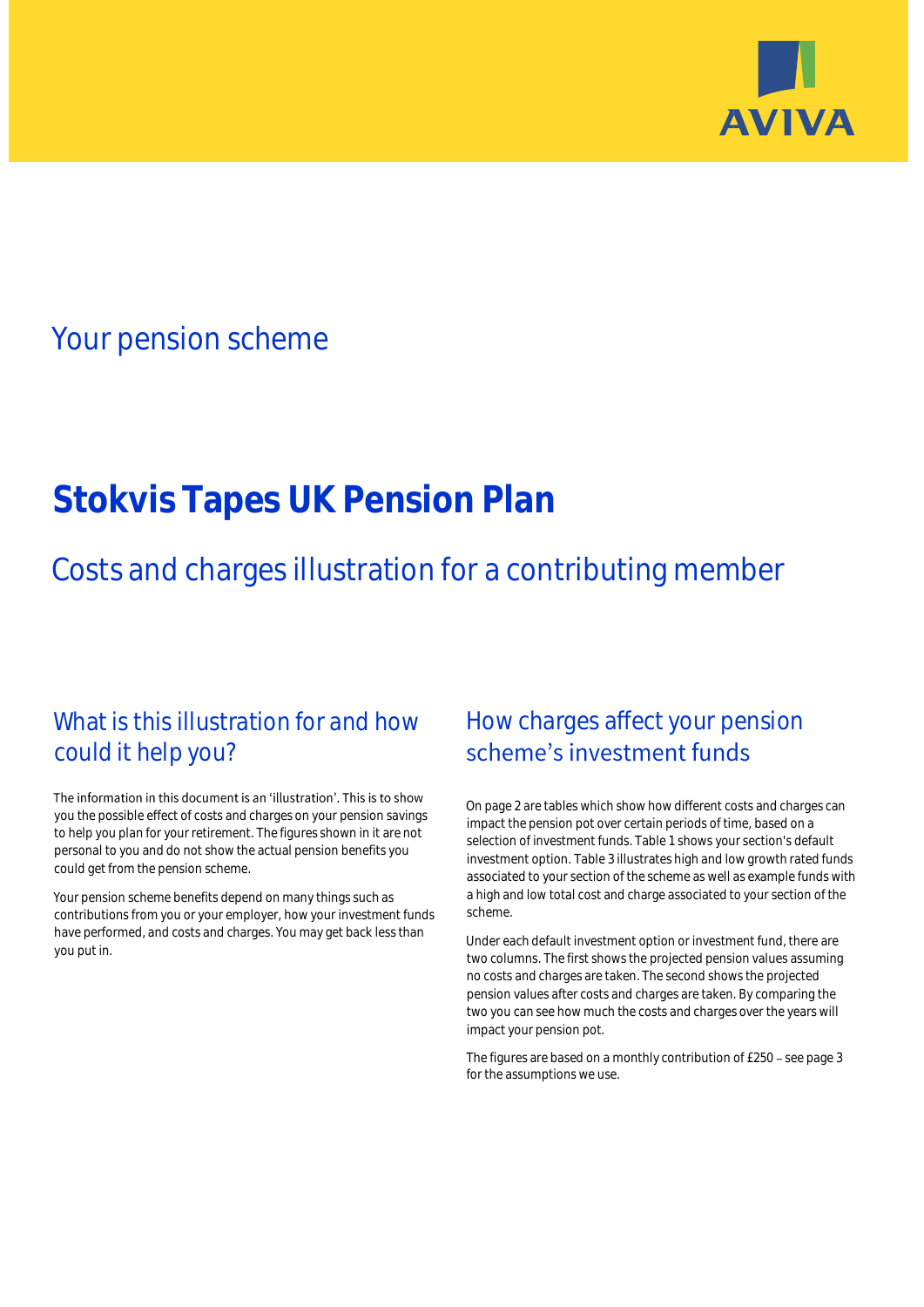#### **Table 1**

| Illustration of effect of costs and charges on the Default Investment Option in<br><b>Stokvis Tapes UK Pension Plan</b> |                                       |                                    |  |  |  |  |  |  |
|-------------------------------------------------------------------------------------------------------------------------|---------------------------------------|------------------------------------|--|--|--|--|--|--|
|                                                                                                                         | <b>My Future</b>                      |                                    |  |  |  |  |  |  |
|                                                                                                                         | Assumed growth rate 3.2% (p.a.)       |                                    |  |  |  |  |  |  |
|                                                                                                                         | Assumed costs and charges 0.5% (p.a.) |                                    |  |  |  |  |  |  |
| At end of year                                                                                                          | Projected value assuming no           | <b>Projected value after costs</b> |  |  |  |  |  |  |
|                                                                                                                         | costs and charges are taken           | and charges are taken              |  |  |  |  |  |  |
| $\mathbf{1}$                                                                                                            | £2,980                                | £2,980                             |  |  |  |  |  |  |
| $\overline{2}$                                                                                                          | £6,000                                | £5,970                             |  |  |  |  |  |  |
| 3                                                                                                                       | £9,050                                | £8,980                             |  |  |  |  |  |  |
| 4                                                                                                                       | £12,100                               | £12,000                            |  |  |  |  |  |  |
| 5                                                                                                                       | £15,200                               | £15,000                            |  |  |  |  |  |  |
| 10                                                                                                                      | £31,300                               | £30,500                            |  |  |  |  |  |  |
| 15                                                                                                                      | £48,300                               | £46,400                            |  |  |  |  |  |  |
| 20                                                                                                                      | £66,200                               | £62,700                            |  |  |  |  |  |  |
| 25                                                                                                                      | £85,000                               | £79,500                            |  |  |  |  |  |  |
| 30                                                                                                                      | £105,000                              | £96,800                            |  |  |  |  |  |  |
| 35                                                                                                                      | £126,000                              | £115,000                           |  |  |  |  |  |  |
| 40                                                                                                                      | £147,000                              | £132,000                           |  |  |  |  |  |  |
| 45                                                                                                                      | £165,000                              | £146,000                           |  |  |  |  |  |  |
| 50                                                                                                                      | £181,000                              | £158,000                           |  |  |  |  |  |  |

### **Table 2**

| List of Funds included in the Default Investment Option |                       |                    |  |  |  |  |  |  |
|---------------------------------------------------------|-----------------------|--------------------|--|--|--|--|--|--|
| <b>Fund name</b>                                        | <b>Total Cost and</b> | <b>Growth Rate</b> |  |  |  |  |  |  |
|                                                         | Charge (p.a.)         | (p.a.)             |  |  |  |  |  |  |
| Av MyM My Future Growth                                 | 0.52%                 | 3.60%              |  |  |  |  |  |  |
| Av MyM My Future Consolidation                          | 0.47%                 | 2.40%              |  |  |  |  |  |  |
|                                                         |                       |                    |  |  |  |  |  |  |
|                                                         |                       |                    |  |  |  |  |  |  |
|                                                         |                       |                    |  |  |  |  |  |  |
|                                                         |                       |                    |  |  |  |  |  |  |
|                                                         |                       |                    |  |  |  |  |  |  |
|                                                         |                       |                    |  |  |  |  |  |  |
|                                                         |                       |                    |  |  |  |  |  |  |
|                                                         |                       |                    |  |  |  |  |  |  |

#### **Aviva Life & Pensions UK Limited.**

Registered in England No. 3253947. Registered office: Aviva, Wellington Row, York, YO90 1WR. Authorised by the Prudential Regulation Authority and regulated by the Financial Conduct Authority and the Prudential Regulation Authority. Firm Reference Number 185896. **aviva.co.uk** TEMP GFI NG071309 09/2018